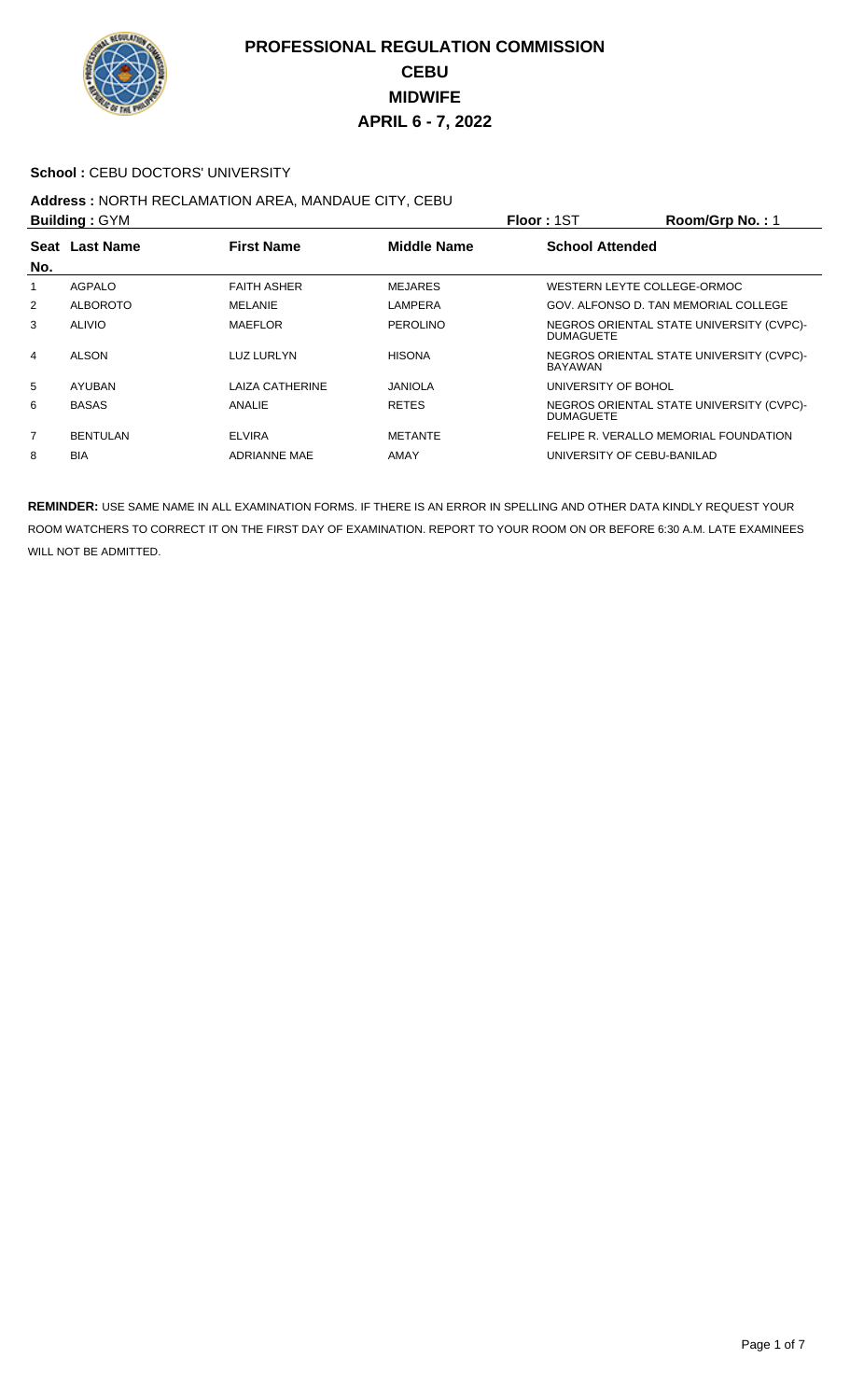

## School : CEBU DOCTORS' UNIVERSITY

#### **Address :** NORTH RECLAMATION AREA, MANDAUE CITY, CEBU **Building :** GYM **Floor :** 1ST **Room/Grp No. :** 2

| <b>DUILUILLY . OT IVE</b> |                |                      | <b>FIUUI. IOI</b><br><b>NUUIIIUI U INU.</b> . Z |                                                                 |  |
|---------------------------|----------------|----------------------|-------------------------------------------------|-----------------------------------------------------------------|--|
| No.                       | Seat Last Name | <b>First Name</b>    | <b>Middle Name</b>                              | <b>School Attended</b>                                          |  |
|                           | CADAYDAY       | $l - J$              | <b>BALDADO</b>                                  | NEGROS ORIENTAL STATE UNIVERSITY (CVPC)-<br><b>DUMAGUETE</b>    |  |
| 2                         | CALULO         | MARIA SARAH          | <b>SARMIENTO</b>                                | UNIVERSITY OF BOHOL                                             |  |
| 3                         | CAÑON          | <b>DONNA MAE</b>     | <b>MEJICA</b>                                   | NEGROS ORIENTAL STATE UNIVERSITY (CVPC)-<br><b>DUMAGUETE</b>    |  |
| 4                         | <b>CONOL</b>   | <b>KHRISTYLLE</b>    | <b>BILBAO</b>                                   | ELISA R OCHOA MEMORIAL NORTHERN<br>MINDANAO SCHOOL OF MIDWIFERY |  |
| 5                         | <b>CUBERO</b>  | <b>MARGIE ROSE</b>   | PEREZ                                           | <b>BOHOL ISLAND STATE UNIVERSITY</b><br>(FOR.CVSCAFT)-CALAPE    |  |
| 6                         | <b>DARO</b>    | <b>MARIA CHONA</b>   | TAGHOY                                          | FELIPE R. VERALLO MEMORIAL FOUNDATION                           |  |
| $\overline{7}$            | <b>DATAHAN</b> | <b>JEMMA MARIE</b>   | N/A                                             | UNIVERSITY OF BOHOL                                             |  |
| 8                         | <b>EGE</b>     | <b>MERIEANE ROSE</b> | <b>TORADO</b>                                   | NEGROS ORIENTAL STATE UNIVERSITY (CVPC)-<br><b>DUMAGUETE</b>    |  |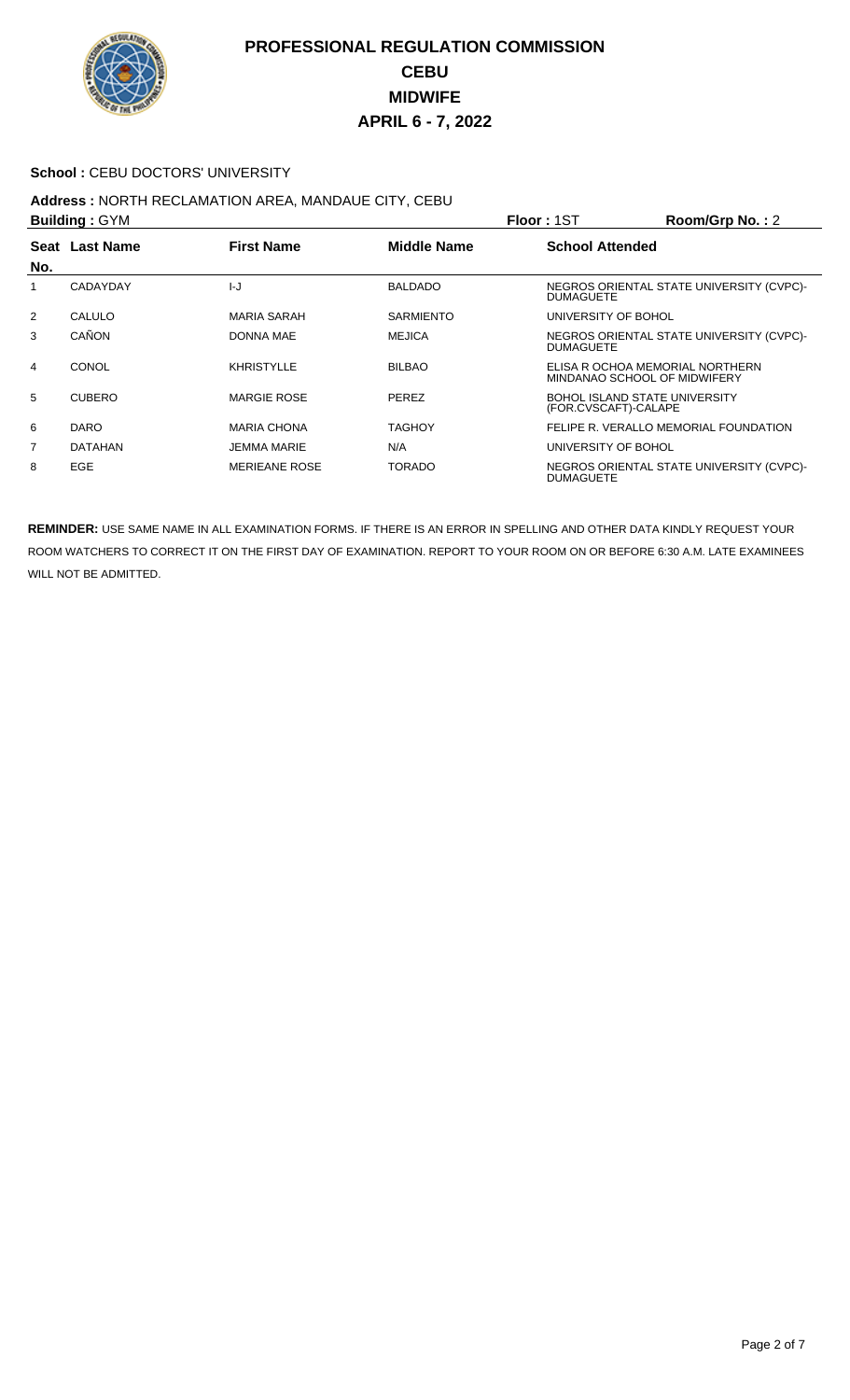

## **School : CEBU DOCTORS' UNIVERSITY**

#### **Address :** NORTH RECLAMATION AREA, MANDAUE CITY, CEBU **Building :** GYM **Floor :** 1ST **Room/Grp No. :** 3

| <b>DUIIUIIIU .</b> UTIVI |                                                           |                  | <b>FIUUI. I</b> JI     | <b>0. טאו עושטוויטט</b> |                                           |
|--------------------------|-----------------------------------------------------------|------------------|------------------------|-------------------------|-------------------------------------------|
|                          | <b>First Name</b><br><b>Middle Name</b><br>Seat Last Name |                  | <b>School Attended</b> |                         |                                           |
| No.                      |                                                           |                  |                        |                         |                                           |
| 1                        | <b>ENGLIS</b>                                             | CATHLYN JANE     | <b>BORRES</b>          |                         | UNIVERSITY OF CEBU-BANILAD                |
| 2                        | <b>ETORMA</b>                                             | <b>JULILY</b>    | ABAY-ABAY              | ST PAUL COLL)           | SAINT PAUL COLLEGE FOUNDATION, INC (CEBU- |
| 3                        | <b>FERNANDO</b>                                           | KIM JAY YVONNE   | <b>FRANCISCO</b>       | UNIVERSITY OF BOHOL     |                                           |
| 4                        | <b>FUNDADOR</b>                                           | <b>NIZZA</b>     | <b>AGBON</b>           | <b>DUMAGUETE</b>        | NEGROS ORIENTAL STATE UNIVERSITY (CVPC)-  |
| 5                        | <b>GARSULA</b>                                            | LYRAH JANE       | GANAGANAG              | <b>DUMAGUETE</b>        | NEGROS ORIENTAL STATE UNIVERSITY (CVPC)-  |
| 6                        | <b>GEQUILLO</b>                                           | <b>EVA</b>       | DAÑO                   | UNIVERSITY OF BOHOL     |                                           |
| 7                        | <b>GILBUENA</b>                                           | MARIEL           | <b>SINADJAN</b>        |                         | FELIPE R. VERALLO MEMORIAL FOUNDATION     |
| 8                        | GO                                                        | <b>JACKIELOU</b> | <b>FABROS</b>          |                         | SAINT VINCENT COLLEGE-CEBU CITY           |
|                          |                                                           |                  |                        |                         |                                           |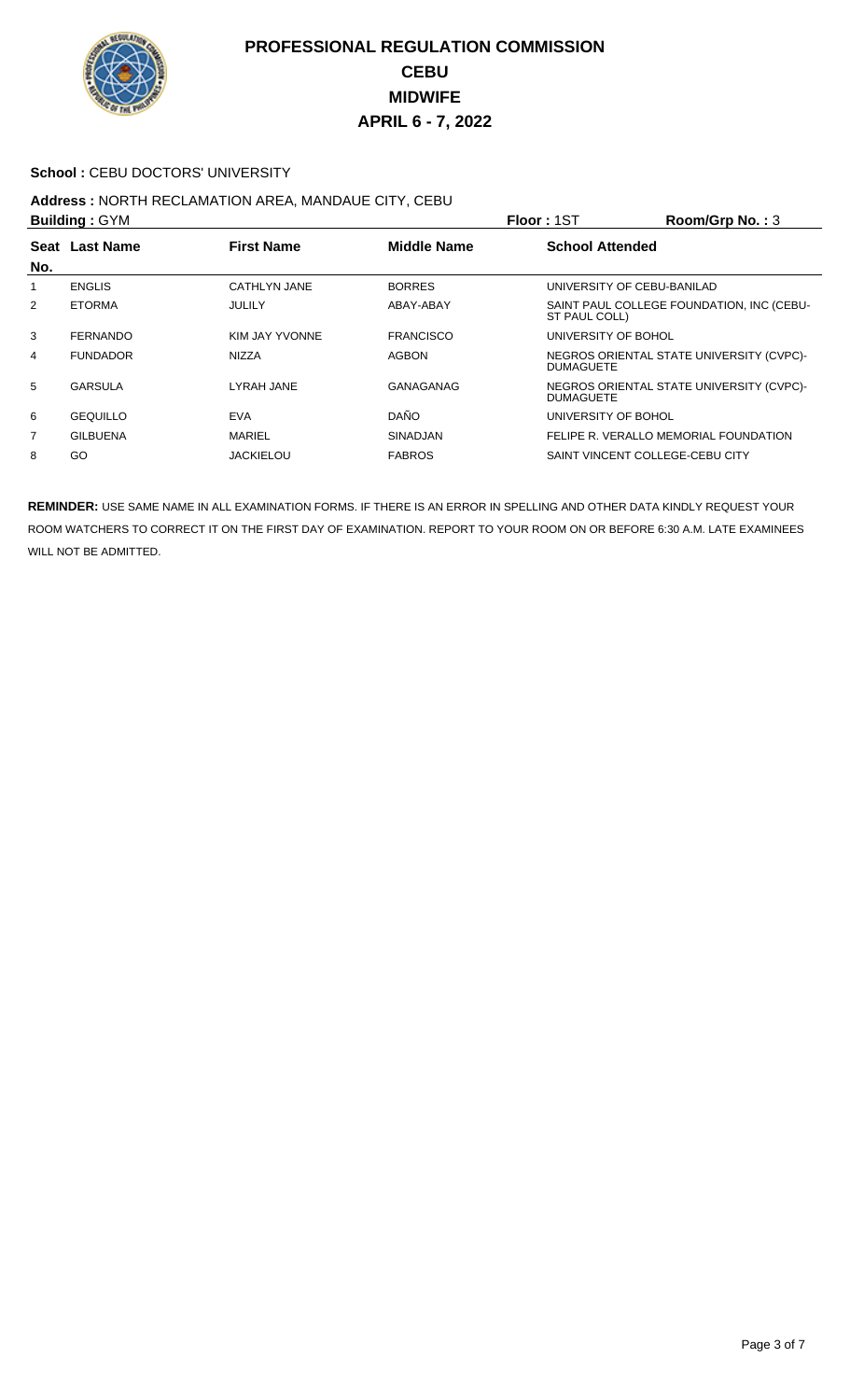

## **School : CEBU DOCTORS' UNIVERSITY**

#### **Address :** NORTH RECLAMATION AREA, MANDAUE CITY, CEBU **Building :** GYM **Floor :** 1ST **Room/Grp No. :** 4

| <b>DUILUILLY</b> . <b>DIILUI</b> |                  |                      |                | <b>FIUUI. 131</b><br>N                                       |
|----------------------------------|------------------|----------------------|----------------|--------------------------------------------------------------|
| No.                              | Seat Last Name   | <b>First Name</b>    | Middle Name    | <b>School Attended</b>                                       |
|                                  | <b>GOTLADERA</b> | <b>BEAUTY ARLENE</b> | QUITEVIS       | NEGROS ORIENTAL STATE UNIVERSITY (CVPC)-<br>BAYAWAN          |
| 2                                | <b>GUBAT</b>     | <b>JOSEFA</b>        | <b>GADIANO</b> | SAINT PAUL COLLEGE FOUNDATION, INC (CEBU-<br>ST PAUL COLL)   |
| 3                                | <b>GUCOR</b>     | ABEGAIL              | <b>MADELO</b>  | UNIVERSITY OF BOHOL                                          |
| 4                                | <b>GUIGUE</b>    | <b>JOVIE</b>         | LAGO           | UNIVERSITY OF BOHOL                                          |
| 5                                | JABALDE          | JEAN                 | <b>QUIBOT</b>  | NEGROS ORIENTAL STATE UNIVERSITY (CVPC)-<br><b>DUMAGUETE</b> |
| 6                                | <b>LEPON</b>     | <b>AIREENE</b>       | <b>ANCOT</b>   | FELIPE R. VERALLO MEMORIAL FOUNDATION                        |
| $\overline{7}$                   | <b>LIBRES</b>    | AL MARIE             | MALOLOY-ON     | NEGROS ORIENTAL STATE UNIVERSITY (CVPC)-<br><b>BAYAWAN</b>   |
| 8                                | <b>LIBRES</b>    | <b>RESZIE MAE</b>    | <b>ALLA</b>    | UNIVERSITY OF BOHOL                                          |
|                                  |                  |                      |                |                                                              |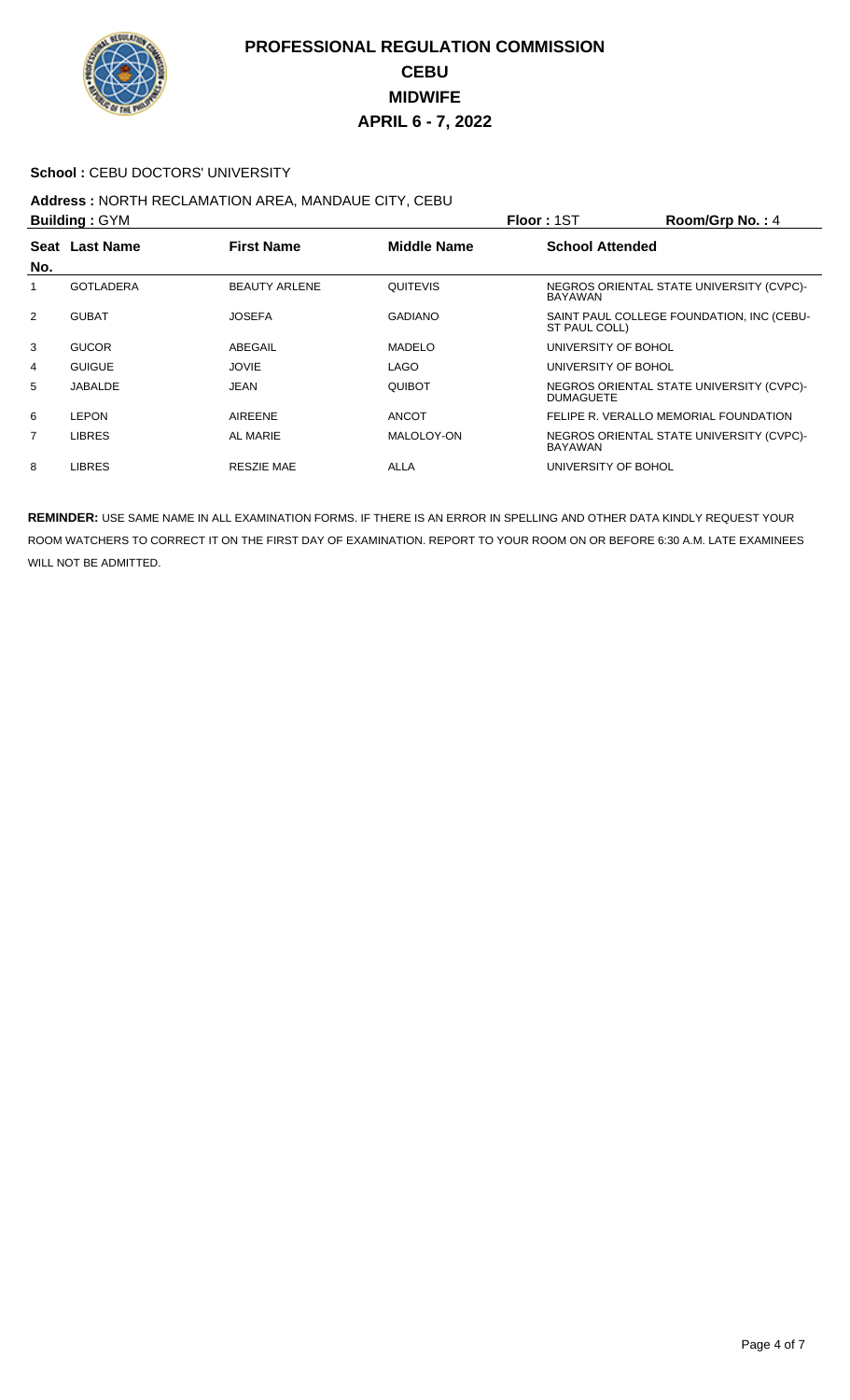

## School : CEBU DOCTORS' UNIVERSITY

# **Address :** NORTH RECLAMATION AREA, MANDAUE CITY, CEBU

| <b>Building: GYM</b>                                      |                 |                        | Floor: 1ST       | Room/Grp No.: $5$      |                                                           |  |
|-----------------------------------------------------------|-----------------|------------------------|------------------|------------------------|-----------------------------------------------------------|--|
| <b>First Name</b><br><b>Middle Name</b><br>Seat Last Name |                 | <b>School Attended</b> |                  |                        |                                                           |  |
| No.                                                       |                 |                        |                  |                        |                                                           |  |
| 1                                                         | <b>LOFRANCO</b> | <b>RUTH</b>            | <b>LUMANTAS</b>  | UNIVERSITY OF BOHOL    |                                                           |  |
| 2                                                         | <b>LUPIO</b>    | MA. LOVELLA            | <b>TACUD</b>     | (FOR.CVSCAFT)-CALAPE   | <b>BOHOL ISLAND STATE UNIVERSITY</b>                      |  |
| 3                                                         | <b>MACAPIOT</b> | GAY LEAH NAE           | <b>ESCLAMADO</b> | <b>TAGBILARAN CITY</b> | BOHOL INSTITUTE OF TECHNOLOGY-                            |  |
| 4                                                         | <b>MAHILUM</b>  | <b>JUNE NELEAH</b>     | <b>BALASABAS</b> | <b>DUMAGUETE</b>       | NEGROS ORIENTAL STATE UNIVERSITY (CVPC)-                  |  |
| 5                                                         | MAJID           | <b>JUHARA</b>          | <b>AUSTERO</b>   |                        | FRANCISCAN COLLEGE OF THE IMMACULATE<br>CONCEPTION-BAYBAY |  |
| 6                                                         | <b>MALABOTE</b> | <b>GLADYS</b>          | <b>URBODA</b>    | (FOR.CVSCAFT)-CALAPE   | <b>BOHOL ISLAND STATE UNIVERSITY</b>                      |  |
| $\overline{7}$                                            | MARSABAL        | SHARELYN               |                  | UNIVERSITY OF BOHOL    |                                                           |  |
| 8                                                         | <b>NALZARO</b>  | <b>RUNETTE</b>         | <b>PACOY</b>     | UNIVERSITY OF BOHOL    |                                                           |  |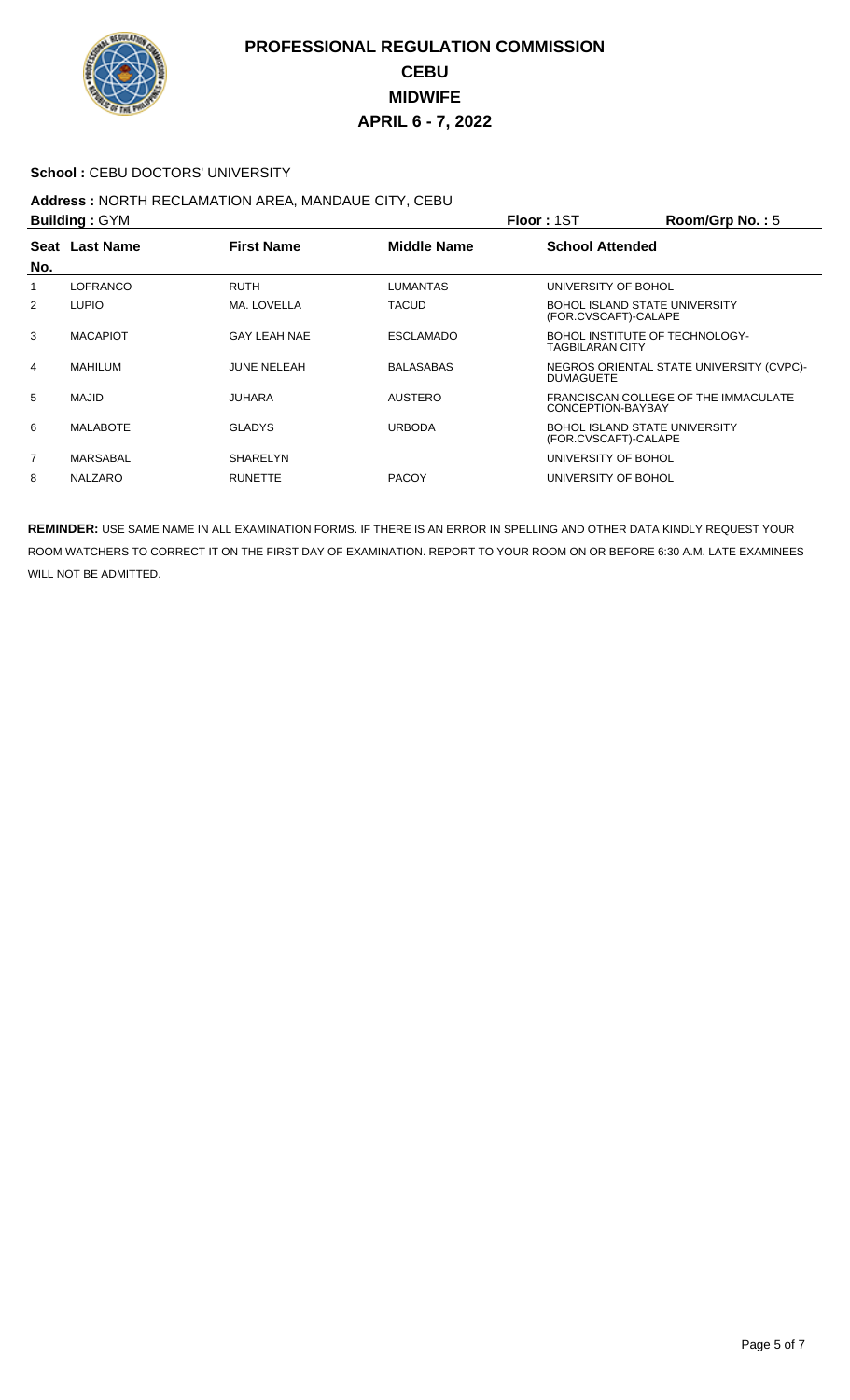

## School : CEBU DOCTORS' UNIVERSITY

# **Address :** NORTH RECLAMATION AREA, MANDAUE CITY, CEBU

| <b>Building: GYM</b> |                                                           |                   | Floor: 1ST             | Room/Grp No.: $6$                                            |                                    |  |
|----------------------|-----------------------------------------------------------|-------------------|------------------------|--------------------------------------------------------------|------------------------------------|--|
|                      | Seat Last Name<br><b>First Name</b><br><b>Middle Name</b> |                   | <b>School Attended</b> |                                                              |                                    |  |
| No.                  |                                                           |                   |                        |                                                              |                                    |  |
| 1                    | <b>OFCIAR</b>                                             | <b>TERESITA</b>   | PARDILLO               |                                                              | SAN VICENTE SCHOOL OF MIDWIFERY    |  |
| $\overline{2}$       | <b>OSORIO</b>                                             | <b>JONA FAITH</b> | <b>TORREGOSA</b>       | TAGBILARAN CITY                                              | BOHOL INSTITUTE OF TECHNOLOGY-     |  |
| 3                    | <b>PARAISO</b>                                            | <b>DIOSDADA</b>   | <b>TICOD</b>           |                                                              | <b>SURIGAO EDUCATION CENTER</b>    |  |
| 4                    | <b>PARING</b>                                             | <b>JOYCE ANN</b>  | MAL-ANG                |                                                              | COLEGIO DE SAN ANTONIO DE PADUA    |  |
| 5                    | <b>PASA</b>                                               | <b>HANNA MAE</b>  | CALIPUSAN              |                                                              | UNIVERSITY OF BOHOL                |  |
| 6                    | <b>PATULA</b>                                             | <b>JENNY</b>      | MATA                   | NEGROS ORIENTAL STATE UNIVERSITY (CVPC)-<br><b>DUMAGUETE</b> |                                    |  |
| $\overline{7}$       | <b>PINAT</b>                                              | APPLE JOYCE       | <b>DACLES</b>          |                                                              | UNIVERSITY OF CEBU-BANILAD         |  |
| 8                    | SABANAL                                                   | <b>RIZACEL</b>    | <b>GODEN</b>           |                                                              | OUR LADY OF MERCY COLLEGE-BORONGAN |  |
| 9                    | <b>SAGON</b>                                              | <b>JACKILYN</b>   | <b>OMALIT</b>          | NEGROS ORIENTAL STATE UNIVERSITY (CVPC)-<br>BAYAWAN          |                                    |  |